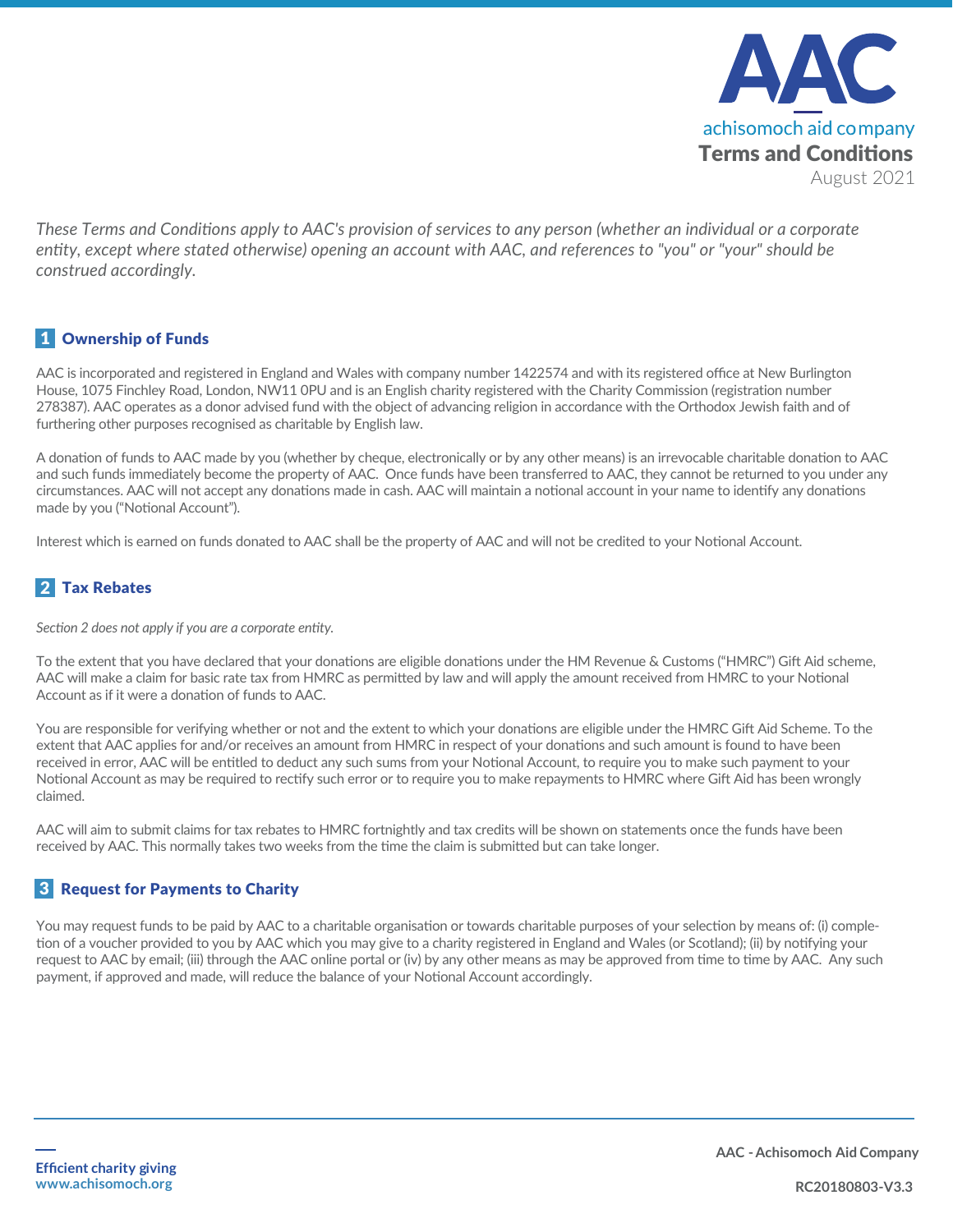

#### 4 Donations to Charity

Achisomoch may only allocate funds for purposes which are wholly charitable in English law. This includes the allocation of funds to charities which are registered in England and Wales with the Charity Commission and/or charities and corresponding not-for-profit entities which are registered in Israel, the USA and elsewhere with an equivalent registration. AAC will have absolute discretion in determining the eligibility of the proposed grant, AAC will have regard to its objects and whether to or when to make a grant as well as whether or not any restrictions should be applied to the recipient in relation to the use of the funds. Where AAC decides not to distribute to a charity it will inform you in writing of its decision, which shall be final and binding. AAC will, in relation to every allocation, carry out its own due diligence.

At no time may you, or any person connected to you (for example, if you are an individual, your spouse or close relative, or if you are a corporate entity, your directors or the person(s) who control you, or another company controlled by them) be permitted to derive any benefit from the funds which you donate to AAC. You confirm that you are aware of the donor benefit rules under the Gift Aid scheme, the corporate Gift Aid scheme and the Tainted Donor Rules insofar as each may apply to you. No allocation may be made by AAC at your request to discharge or satisfy a legally enforceable obligation to which you are party. AAC is not and will not be responsible for ascertaining whether or not you or any persons connected to you benefit from such payment.

# 5 School Fees

Without prejudice to the general statement set out in paragraphs 3 and 4 above, the following shall also apply in relation to school and education related fees. If you are in any doubt of the eligibility of the proposed recipient of an allocation by AAC, you should confirm such eligibility in writing prior to making a donation or transferring funds to AAC.

#### (a) PRIVATE SCHOOL/COLLEGE FEES

AAC cannot use funds to pay any private school or college fees whether such fees relate to secular or Hebrew tuition. This also applies to Boarding Schools, Yeshivas and Seminaries and other colleges of higher education, whether in the UK or abroad.

#### (b) STATE AIDED SCHOOLS

In accordance with current HMRC practice, voluntary contributions requested by State Aided schools in relation to the provision of Kodesh tuition may be paid by grants from AAC.

#### (c) DONATIONS TOSCHOOLS/COLLEGES

General donations to educational establishments which qualify as a charitable organisation under the relevant law may be made with charitable funds provided all tuition charges have been paid for in full. AAC reserves the right to request evidence of such payments.

#### 6 Services

AAC will provide you with the following services (the "Services"):

- AAC will, if instructed and where possible, claim Gift Aid on your donations and shall add such sums to your Notional Account;
- •AAC will send you monthly statements of your Notional Account;
- AAC will liaise with potential recipients of grants and will carry out appropriate due diligence;

• AAC will provide the recipient charity your full name including title, voucher/transfer number, date of transfer, your AAC account number and any comments that you make for the recipient charity. If you do not wish for AAC to provide such information to the recipient charity you must notify AAC via email or please update your online settings to ensure that they are made anonymously;

•AAC may from time to time receive a message from a recipient charity directed for your attention. In such circumstances we will forward on such communication. If you do not wish to receive such communications, please notify AAC via email;

• AAC will keep records and accounts regarding your Notional Account for up to 6 years.

AAC will exercise reasonable skill and care in the provision of the Services.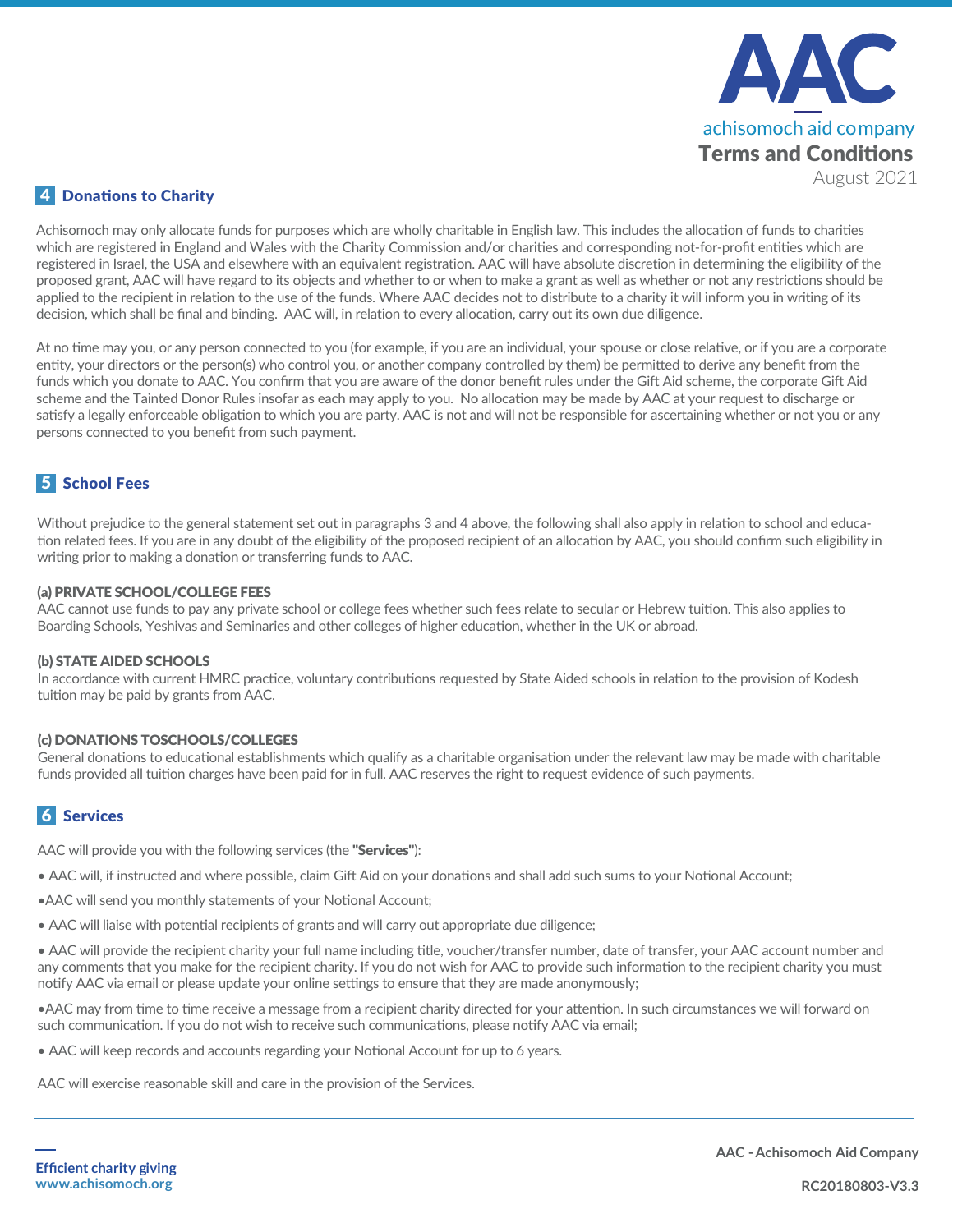

You will ensure that AAC is able to communicate with you to the extent necessary in order for AAC to provide the Services. You will provide any information required or requested by AAC in connection with the operation of the Notional Account or any matter relating to your dealings with AAC as soon as practicable and always within one week of such a request. You will inform AAC promptly, of any change in your contact details or, where a Gift Aid declaration has been made, circumstances which may affect the ability to claim Gift Aid on your donations.

# 7 Statements

Statements are issued monthly by email to the email address provided. Notional Accounts are usually updated daily and can be accessed through the AAC website.

# 8 Overdrawn Accounts

You are responsible for ensuring that the balance of your Notional Account exceeds the amounts which you request to be paid in furtherance of charitable purposes. To the extent that your Notional Account does not hold sufficient funds to satisfy a request for a payment to be made to a charity, such payment will not be made. AAC will not be responsible for notifying you of the balance of your Notional Account and owes no duty of care either to you or to any other party in this regard.

AAC may, at its absolute discretion, choose to advise your selected charity that there are insufficient funds in your Notional Account to execute your request, and the voucher which you have issued to the charity may be returned to you or destroyed. AAC reserves the right to levy a reasonable additional charge of £20 to you in such a case and to charge to you any bank charges incurred by AAC in relation to your Notional Account.

In the event that amounts have been requested to be paid to a number of charities, AAC has absolute discretion in relation to the priority of payments.

# **9** Grant Requests

AAC will use its best endeavours to make payments requested of it as soon as is practicably possible but shall be under no obligation to do so. Requests made by phone/email should not be regarded as having been made unless you receive formal email acknowledgement of such a request from AAC.

Once you have submitted a grant request to AAC, this cannot be amended other than by an email request to AAC during office hours. Following consideration of all relevant factors, the decision of AAC as to whether to amend the grant request shall be final and binding. Such requests are considered amended once confirmation has been received from AAC.

#### **10 Blank Vouchers**

Vouchers should not be issued by you (or if you are a corporate entity, on your behalf) without the name of the payee being stated. AAC reserves the right to refuse to pay any voucher where in the opinion of AAC the payee's name is omitted, altered or is in a different handwriting to the rest of the voucher or where the voucher appears otherwise to have been tampered with.

#### 11 Forged / Expired Vouchers

Checks made on the validity, the date and the signature on a voucher presented for payment are limited. Pre-paid vouchers are processed automatically and are not checked. AAC does not accept any liability whatsoever to you or to any third party in the event that it honors a voucher that is subsequently found to be forged, expired or fraudulent.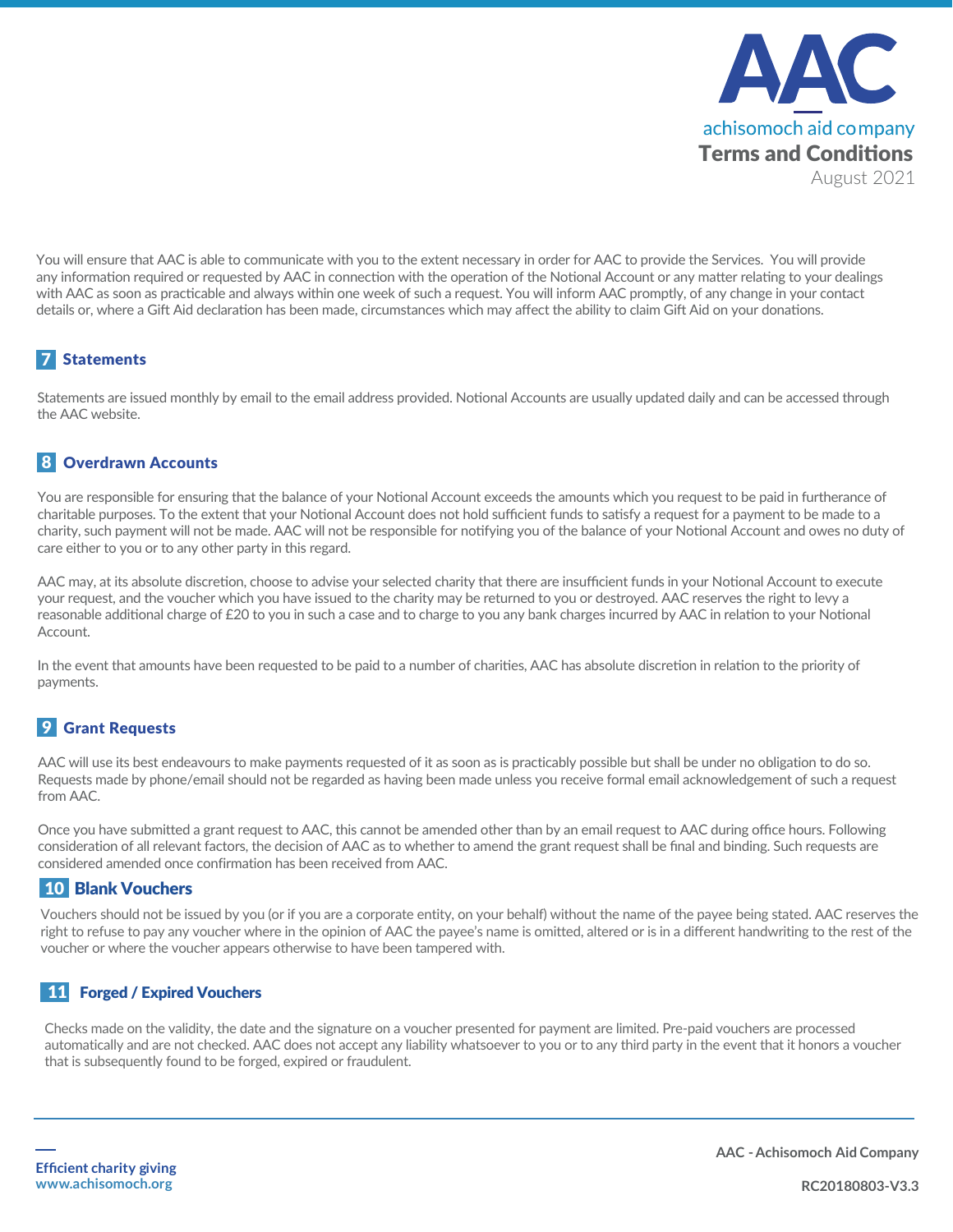

#### 12 Your Identity / Confidentiality

AAC may at its absolute discretion pursuant to its data protection policy and privacy notice, reveal your name to the beneficiary of the donation.

AAC may undertake checks on your identity by way of third party providers such as credit reference and fraud prevention agencies to manage your account with us.

Where you are a corporate entity, AAC will only accept instructions, including grant requests, from an individual appointed by you as a signatory using the authorisation form provided to you by AAC. If you wish to change any signatory at any time you must complete a new form and AAC will update its records as soon as reasonably practicable. AAC will only cease to take instructions from a previously appointed signatory, or accept instructions from a new signatory, once its records have been updated.

# 13 Death

*This paragraph does not apply if you are a corporate entity.* 

In the event of your death, AAC may, in its discretion, allow your executors to make requests regarding the allocation of funds held in your Notional Account at the time of your death.

### 14 Compliance

Donors may be asked to confirm in writing that they receive no benefit from a donation which they request be made by AAC. Donors may also be asked other compliance questions at the discretion of AAC. The recipient charity may also be asked to confirm that no benefit has/will result, as well as questions pertaining to their relationship with you. Details of the charity/project may also be requested to satisfy money laundering and other compliance requirements.

#### **15 Dormant Accounts**

AAC is not operating a bank and is established for the purposes of receiving charitable donations and making charitable grants. In the event that funds which have been donated by you are not subsequently distributed to a charity within 24 months, AAC may, in its discretion, use such funds to make allocations to charities of its own choice without further notification to you.

# 16 Data Protection

In this Clause "Data" means all Personal Data and other data processed by AAC as a result of, or in connection with, the provision of the Services.

"Data Protection Laws" means the Electronic Communications (EC Directive) Regulations 2003, the General Data Protection Regulations 2017, the Data Protection Act 2017 and any other data protection laws and regulations applicable in the UK and any codes of practice, guidelines or recommendations issued by the Information Commissioner or any replacement body.

AAC will comply with the requirements of the Data Protection Laws in respect of the activities which are the subject of the contract between you and AAC and shall not knowingly do anything or permit anything to be done which might lead to a breach of the Data Protection Laws.

AAC will process Data for the purposes of carrying out the Services. AAC shall only process Data in accordance with its Data Protection Policy and Privacy Policy as amended from time to time and shall not process Data for any other purpose.

AAC shall have in place all appropriate technological and organisational measures against unauthorised or unlawful use of, access to, or theft of Data and against loss or destruction of, or damage to, Data.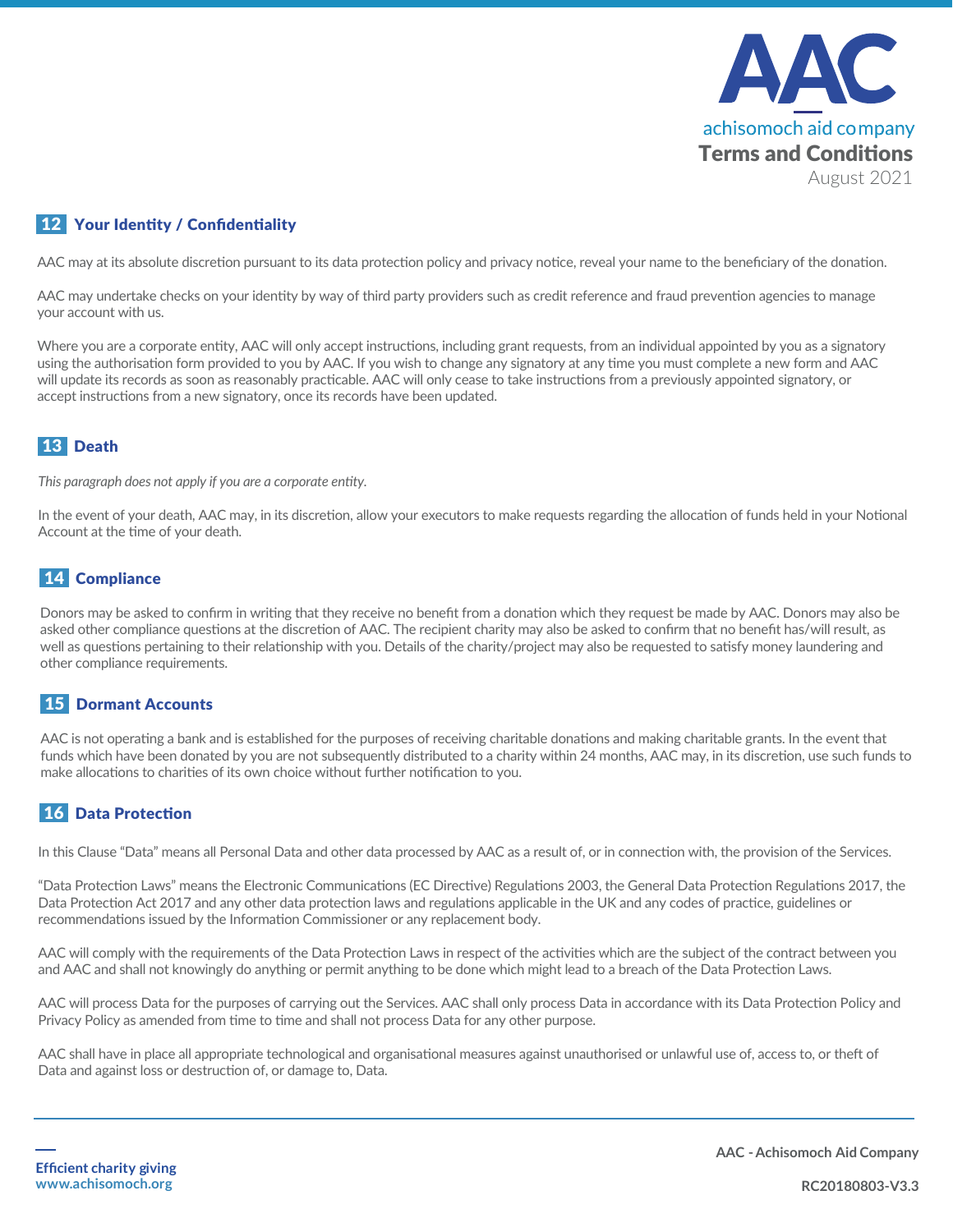

You confirm that you have the consent from the third parties of whom you provide AAC with their Personal Information, for AAC to hold this information in accordance with it's Privacy Policy.

You may request confirmation of the information we hold about you, to which we will respond within 30 days.

The information you have provided is subject to the Data Protection Act 2017, the Data Protection Policy and Privacy Policy of AAC as updated from time-to-time. Our Data Protection Policy and Privacy Policy will be reviewed on a regular basis and may be updated from time-to-time. We will notify you via email when this happens and provide you with a copy of the most recent and up-to-date Privacy Policy which is available on our

#### 17 Compliance Officer

AAC's Compliance Officer or other delegated person in AAC is authorised to inspect any transaction. He/she may contact a client or charity to confirm details of a payment and/or to request additional information.

### **18 Scale of Charges**

AAC charges a standard fee of 5% of all payments made into your Notional Account. By making a payment to AAC, you irrevocably authorise AAC to levy such a fee. Any grant(s) which AAC make to a non-UK registered charity (as per your request), will be subject to an additional 2% fee. By requesting for a grant to be made to a non-UK registered charity, you irrevocably authorise AAC to levy such a fee. AAC reserve the right to periodically review the fee and any changes to the fee will be communicated to you in writing. Additional fees may be due in accordance with paragraphs 2 and 8. All fees will reduce the balance of your Notional Account.

#### 19 Amendment of These Terms

AAC may, at its absolute discretion, vary these Terms and Conditions. Any such variation will be effective 30 days after you have received written notice of it, which may be made via email or by post at the discretion of AAC.

#### **20** Limitation of Liability

Funds credited to a Notional Account are owned by AAC. In the event that such funds are lost, for example, as a result of the insolvency of a bank with which AAC has made deposits, you will have no recourse to AAC in respect of such loss.

#### 21 Termination of Arrangement

You or AAC may terminate this contract at any time by giving one month's written notice to the other party.

AAC may terminate this contract with immediate effect by way of written notice to you if you commit a material breach of these Terms and Conditions; which includes but is not limited to you providing AAC with any information, which in the opinion of AAC, is misleading or inaccurate.

This contract will terminate automatically if the Notional Account does not contain sufficient funds to cover AAC's fees and costs as set out in Clause 18.

During the relevant notice period, AAC shall allocate the funds in the Notional Account in accordance with paragraph 4 and will have regard to your requests pursuant to paragraph 3.